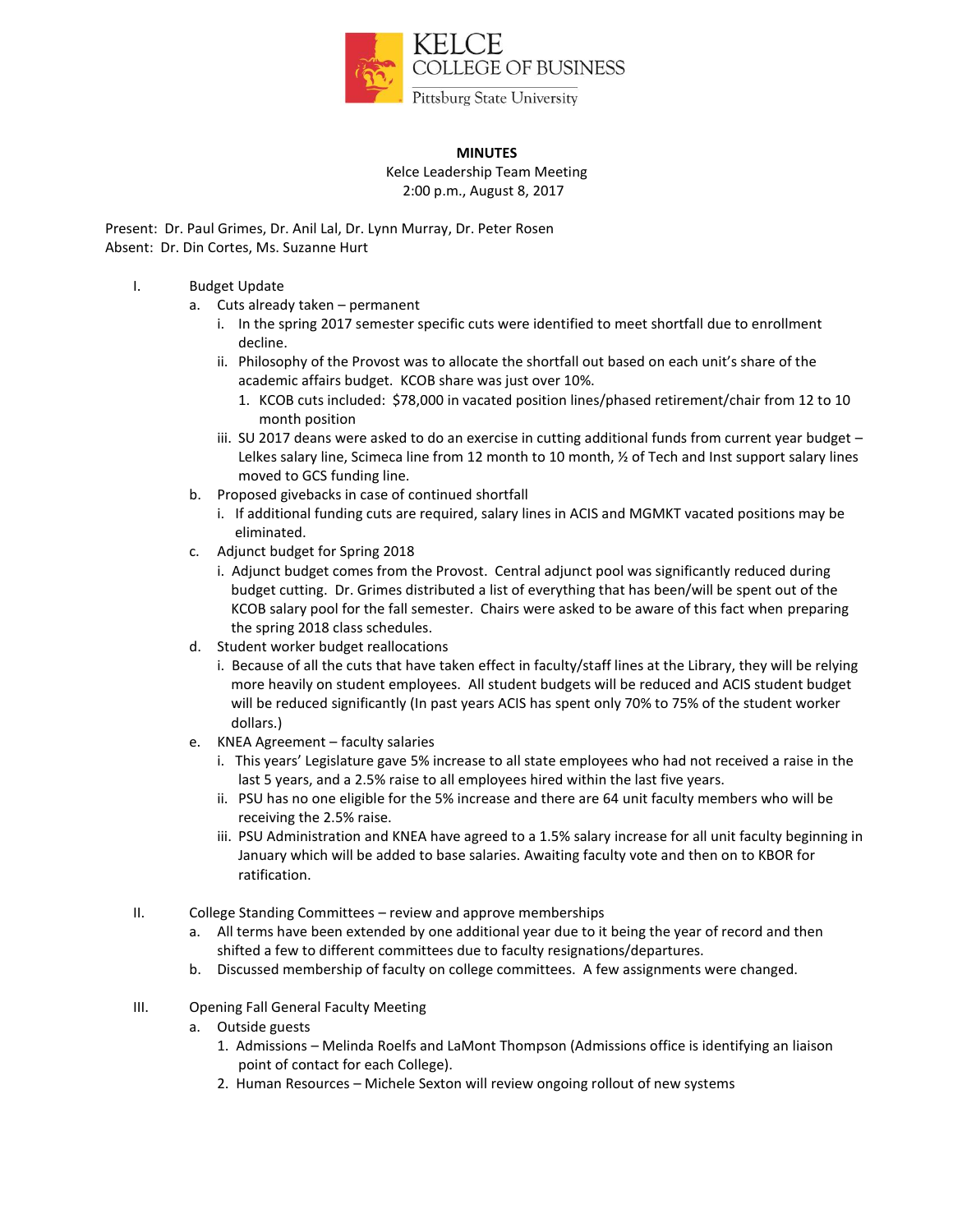- b. Agenda Items discussion
	- 1. Unit Reports (Departments, Academic Advising, Tech Consultants, and Development)
	- 2. Update on Building Plans
	- 3. Distribution of Committee Assignments
	- 4. Curriculum (Harris) courses approved last year, but not changes to Kelce Core
	- 5. Gen Ed (Horner)
	- 6. RPM Initiative (Wachter)
	- 7. Dean's Report
		- i. AACSB Year of Record what we need to do
		- ii. Faculty Qualifications / Digital Measures / Syllabi / Publications / AOL / Google Scholar accounts
		- iii. Strategic Plan update and reaffirmation
		- iv. This year's goals P&T Document, Academic Partners?
		- v. Budget discussion
- IV. Miscellaneous
	- a. Fall Picnic date discussion September 5 (Tuesday after Labor Day)
	- b. China Recruiter hired Pawan wants Kelce Chairs/Coordinators to meet August 16  $@$  1:00 p.m.
	- c. SPTE Dates and Procedures see email handout from Institutional Effectiveness
	- d. Interim courses should we try to offer May Intersession regular courses?
		- i. Discussion on offering May intersession courses.
		- ii. Dr. Grimes asked each department to propose one course to be offered during this intersession, and see how many students enroll. These should be additional courses than those normally offered in the summer.
	- e. Student Code of Ethics revisions going up in the lobby, post in classrooms-discussion (post on a small foam board).
	- f. Kansas Collegiate Case Competition reconsider lead faculty member; see handouts. Discussion.
		- i. Dr. Horner is willing to be the lead faculty member if this would be appropriate for him.
		- ii. May need someone who is a number cruncher, probably from Finance or Accounting. Dr. Rosen and Dr. Bracker will come up with a name of a faculty member who would be a good fit.
	- g. Shared Online Entrepreneurship Courses need a lead faculty member; Linden to lead?
	- h. Proposed new KBOA members Mike Foster, Brandee Johnson; going out for vote by the board
	- i. State Fair KCOB needs to be part of the group that represents PSU at the fair see handout. Volunteers are needed from the faculty (Murray, Rosen, Grimes, Harris)
- V. Unit Updates
	- a. AAC No report.
	- b. ACIS Rachel VanBecelaere will start on Monday, August 14, as the Administrative Specialist for ACIS; first draft of Master of Professional Accountancy has been distributed (will go through Grad Council at the September meeting); CIS UG curriculum has been completely revamped.
	- c. EF&B Discussed curriculum changes; Business Economics now name of econ BBA. Reduced hours of econ minor to 15.
	- d. MBA No report.
	- e. MGMKT Art Fischer will be out for the entire fall semester on medical leave Dr. Murray is working on finding replacements to teach his 3 fall courses; Dr. Murray will be out the last week of August; curriculum changes – all course prefixes and many numbers changed!; 3 Freshman Experience courses will be taught for business students this fall.
- VI. New Business
	- a. AACSB standard changes discussion. All need to review the changes.
	- b. AACSB Visitation Team no word from AACSB yet on team members.
- VII. Old Business
	- a. P&T Document
- VIII. Adjourn 3:30 pm